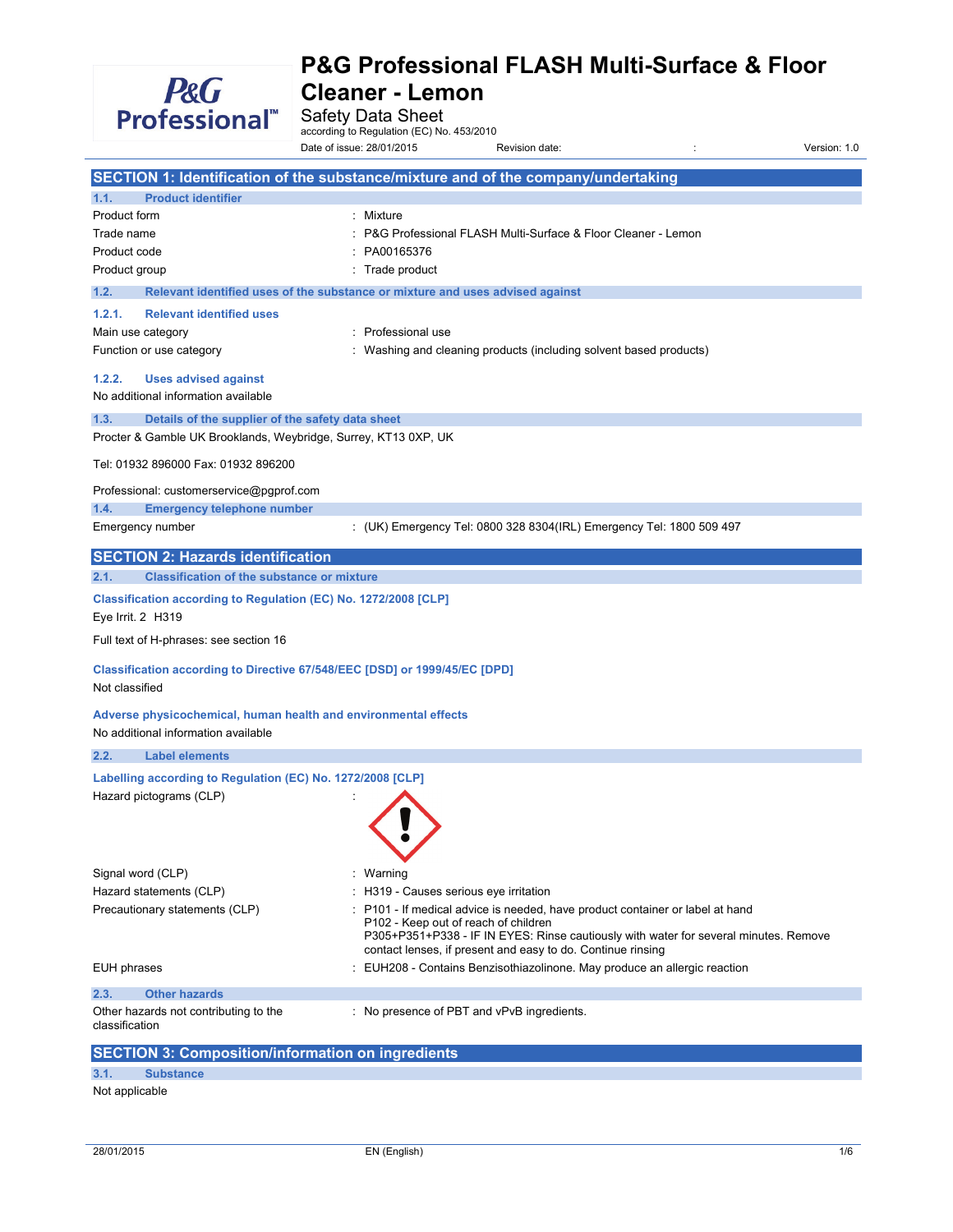Safety Data Sheet<br>according to Regulation (EC) No. 453/2010

| 3.2.        | Mixture        |                                        |               |                                                            |                                                                                     |
|-------------|----------------|----------------------------------------|---------------|------------------------------------------------------------|-------------------------------------------------------------------------------------|
| <b>Name</b> |                | <b>Product identifier</b>              | $\frac{9}{6}$ | <b>Classification according to</b><br>Directive 67/548/EEC | <b>Classification according to</b><br><b>Regulation (EC) No.</b><br>1272/2008 [CLP] |
|             | C9-11 Pareth-8 | (CAS No) 68439-46-3<br>(EC no) Polymer | $1 - 5$       | Xn: R22<br>Xi: R41                                         | Acute Tox. 4 (Oral), H302<br>Eye Dam. 1, H318                                       |

#### Full text of R- and H-phrases: see section 16

| <b>SECTION 4: First aid measures</b>                                                                                 |                                                                                                                                                                                                                                                                                                         |  |  |  |
|----------------------------------------------------------------------------------------------------------------------|---------------------------------------------------------------------------------------------------------------------------------------------------------------------------------------------------------------------------------------------------------------------------------------------------------|--|--|--|
| <b>Description of first aid measures</b><br>4.1.                                                                     |                                                                                                                                                                                                                                                                                                         |  |  |  |
| First-aid measures after inhalation                                                                                  | : IF INHALED: remove victim to fresh air and keep at rest in a position comfortable for breathing.<br>Call a POISON CENTER or doctor/physician if you feel unwell.                                                                                                                                      |  |  |  |
| First-aid measures after skin contact                                                                                | : IF ON SKIN: Wash with plenty of soap and water. Take off contaminated clothing and wash<br>before reuse. If skin irritation or rash occurs: Get medical advice/attention. Discontinue use of<br>product.                                                                                              |  |  |  |
| First-aid measures after eye contact                                                                                 | : IF IN EYES: Rinse cautiously with water for several minutes. Remove contact lenses, if present<br>and easy to do. Continue rinsing. Immediately call a POISON CENTER or doctor/physician.                                                                                                             |  |  |  |
| First-aid measures after ingestion                                                                                   | IF SWALLOWED: rinse mouth. Do NOT induce vomiting. Immediately call a POISON CENTER<br>or doctor/physician.                                                                                                                                                                                             |  |  |  |
| 4.2.<br>Most important symptoms and effects, both acute and delayed                                                  |                                                                                                                                                                                                                                                                                                         |  |  |  |
| Symptoms/injuries after inhalation                                                                                   | Coughing. sneezing.                                                                                                                                                                                                                                                                                     |  |  |  |
| Symptoms/injuries after skin contact                                                                                 | Redness. Swelling. dryness. Itching.                                                                                                                                                                                                                                                                    |  |  |  |
| Symptoms/injuries after eye contact                                                                                  | Pain. Redness. Swelling.                                                                                                                                                                                                                                                                                |  |  |  |
| Symptoms/injuries after ingestion                                                                                    | Oral mucosal or gastro-intestinal irritation. Nausea. Vomiting. Excessive secretion. Diarrhoea.                                                                                                                                                                                                         |  |  |  |
| Indication of any immediate medical attention and special treatment needed<br>4.3.                                   |                                                                                                                                                                                                                                                                                                         |  |  |  |
| Refer to section 4.1.                                                                                                |                                                                                                                                                                                                                                                                                                         |  |  |  |
| <b>SECTION 5: Firefighting measures</b>                                                                              |                                                                                                                                                                                                                                                                                                         |  |  |  |
| 5.1.<br><b>Extinguishing media</b>                                                                                   |                                                                                                                                                                                                                                                                                                         |  |  |  |
| Suitable extinguishing media                                                                                         | : Dry chemical powder, alcohol-resistant foam, carbon dioxide (CO2).                                                                                                                                                                                                                                    |  |  |  |
| 5.2.<br>Special hazards arising from the substance or mixture                                                        |                                                                                                                                                                                                                                                                                                         |  |  |  |
| Fire hazard                                                                                                          | : No fire hazard. Non combustible.                                                                                                                                                                                                                                                                      |  |  |  |
| <b>Explosion hazard</b>                                                                                              | Product is not explosive.                                                                                                                                                                                                                                                                               |  |  |  |
| Reactivity                                                                                                           | : No dangerous reactions known.                                                                                                                                                                                                                                                                         |  |  |  |
| 5.3.<br><b>Advice for firefighters</b>                                                                               |                                                                                                                                                                                                                                                                                                         |  |  |  |
| Firefighting instructions                                                                                            | : No specific firefighting instructions required.                                                                                                                                                                                                                                                       |  |  |  |
| Protection during firefighting                                                                                       | In case of inadequate ventilation wear respiratory protection.                                                                                                                                                                                                                                          |  |  |  |
| <b>SECTION 6: Accidental release measures</b>                                                                        |                                                                                                                                                                                                                                                                                                         |  |  |  |
| Personal precautions, protective equipment and emergency procedures<br>6.1.                                          |                                                                                                                                                                                                                                                                                                         |  |  |  |
| 6.1.1.<br>For non-emergency personnel                                                                                |                                                                                                                                                                                                                                                                                                         |  |  |  |
| Protective equipment                                                                                                 | : Wear suitable gloves and eye/face protection.                                                                                                                                                                                                                                                         |  |  |  |
|                                                                                                                      |                                                                                                                                                                                                                                                                                                         |  |  |  |
| 6.1.2.<br>For emergency responders                                                                                   |                                                                                                                                                                                                                                                                                                         |  |  |  |
| Protective equipment                                                                                                 | : Wear suitable gloves and eye/face protection.                                                                                                                                                                                                                                                         |  |  |  |
| 6.2.<br><b>Environmental precautions</b>                                                                             |                                                                                                                                                                                                                                                                                                         |  |  |  |
| Consumer products ending up down the drain after use. Prevent soil and water pollution. Prevent spreading in sewers. |                                                                                                                                                                                                                                                                                                         |  |  |  |
| 6.3.<br>Methods and material for containment and cleaning up                                                         |                                                                                                                                                                                                                                                                                                         |  |  |  |
| For containment                                                                                                      | : Scoop absorbed substance into closing containers.                                                                                                                                                                                                                                                     |  |  |  |
| Methods for cleaning up                                                                                              | Small quantities of liquid spill: take up in non-combustible absorbent material and shovel into<br>container for disposal. Large spills: contain released substance, pump into suitable containers.<br>This material and its container must be disposed of in a safe way, and as per local legislation. |  |  |  |
| 6.4.<br><b>Reference to other sections</b>                                                                           |                                                                                                                                                                                                                                                                                                         |  |  |  |
| Refer to Sections 8 and 13.                                                                                          |                                                                                                                                                                                                                                                                                                         |  |  |  |
| <b>SECTION 7: Handling and storage</b>                                                                               |                                                                                                                                                                                                                                                                                                         |  |  |  |
| <b>Precautions for safe handling</b><br>7.1.                                                                         |                                                                                                                                                                                                                                                                                                         |  |  |  |
| Precautions for safe handling                                                                                        | Do not eat, drink or smoke when using this product. Do not handle until all safety precautions<br>have been read and understood. Avoid contact with eyes.                                                                                                                                               |  |  |  |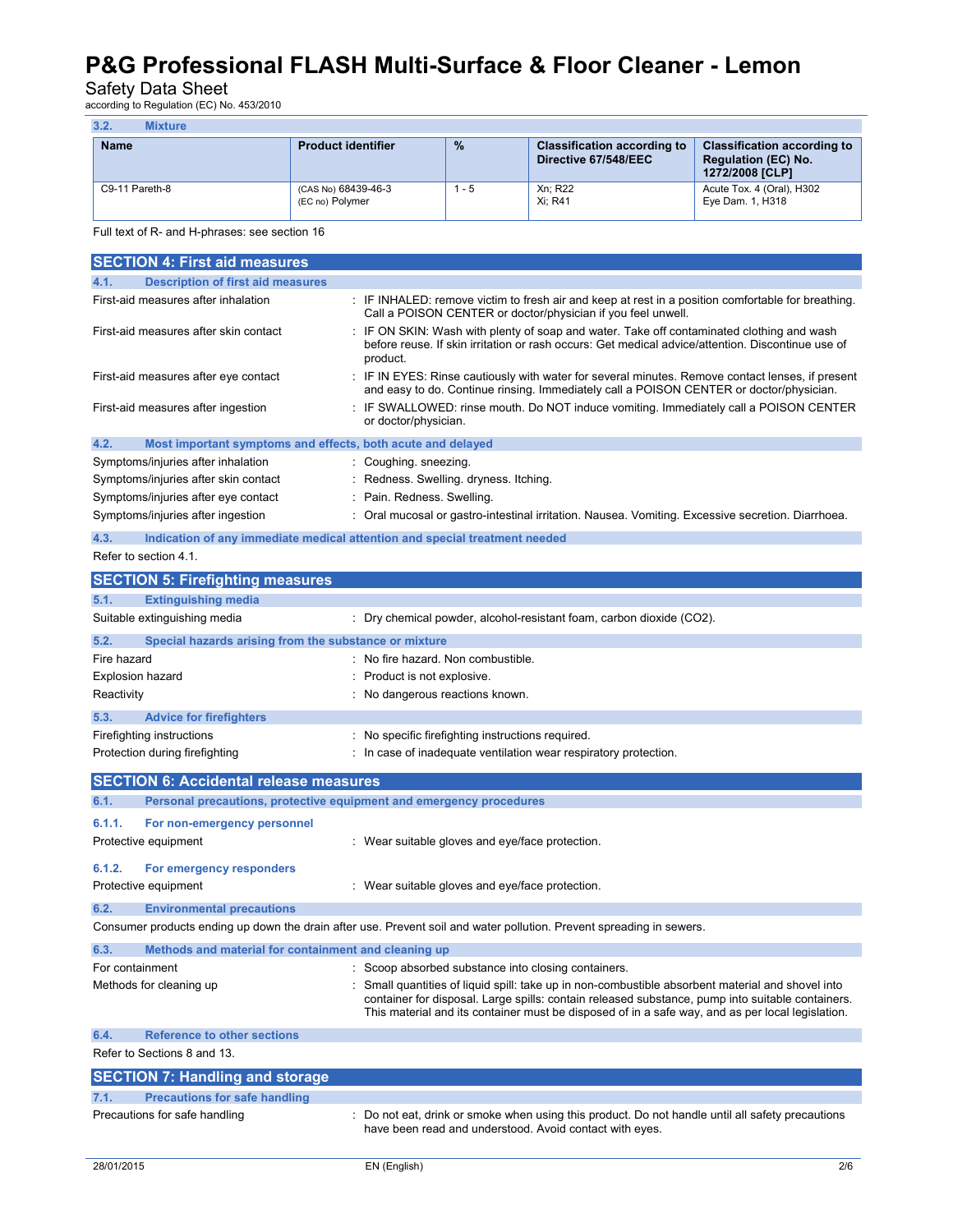Safety Data Sheet<br>according to Regulation (EC) No. 453/2010

| Conditions for safe storage, including any incompatibilities |  |  |
|--------------------------------------------------------------|--|--|
| Store in original container. Refer to section 10.            |  |  |
| Refer to section 10.                                         |  |  |
| Not applicable.                                              |  |  |
| Not applicable.                                              |  |  |
| Store in a cool area. Store in a dry area.                   |  |  |
|                                                              |  |  |
| Refer to section 1.2.                                        |  |  |
|                                                              |  |  |

### **SECTION 8: Exposure controls/personal protection**

**8.1. Control parameters** 

**8.1.1. National limit values** 

No additional information available

#### **8.1.2. Monitoring procedures: DNELS, PNECS, OEL**

No additional information available

| 8.2.   | <b>Exposure controls</b>         |   |                                     |
|--------|----------------------------------|---|-------------------------------------|
| 8.2.1. | Appropriate engineering controls |   | No additional information available |
| 8.2.2. | Personal protective equipment    |   |                                     |
|        | Eye protection                   |   | Wear eye/face protection.           |
|        | Skin and body protection         |   | Not applicable.                     |
|        | Respiratory protection           |   | Not applicable.                     |
|        | Thermal hazard protection        | ٠ | Not applicable.                     |
| 8.2.3. | Environmental exposure controls  |   |                                     |

Not available

### **SECTION 9: Physical and chemical properties**

**9.1. Information on basic physical and chemical properties** 

| <b>Property</b>                            | Value                               | <b>Unit</b> | <b>Test method/Notes</b> |
|--------------------------------------------|-------------------------------------|-------------|--------------------------|
| Appearance                                 | Liquid.                             |             |                          |
| Physical state                             | Liquid                              |             |                          |
| Colour                                     | Coloured.                           |             |                          |
| Odour                                      | pleasant (perfume).                 |             |                          |
| Odour threshold                            | No data available                   |             |                          |
| pH                                         | 10.3                                |             |                          |
| Melting point                              | No data available                   |             |                          |
| Freezing point                             | No data available                   |             |                          |
| Boiling point                              | No data available                   |             |                          |
| Flash point                                | >60                                 | $^{\circ}C$ |                          |
| Relative evaporation rate (butylacetate=1) | No data available                   |             |                          |
| Flammability (solid, gas)                  | No data available                   |             |                          |
| <b>Explosive limits</b>                    | No data available                   |             |                          |
| Vapour pressure                            | No data available                   |             |                          |
| Relative density                           | No data available                   |             |                          |
| Solubility                                 | Soluble in water.                   |             |                          |
| Log Pow                                    | No data available                   |             |                          |
| Auto-ignition temperature                  | No data available                   |             |                          |
| Decomposition temperature                  | No data available                   |             |                          |
| Viscosity                                  | 3                                   | cP          |                          |
| <b>Explosive properties</b>                | No additional information available |             |                          |
| 28/01/2015                                 | EN (English)                        |             | 3/6                      |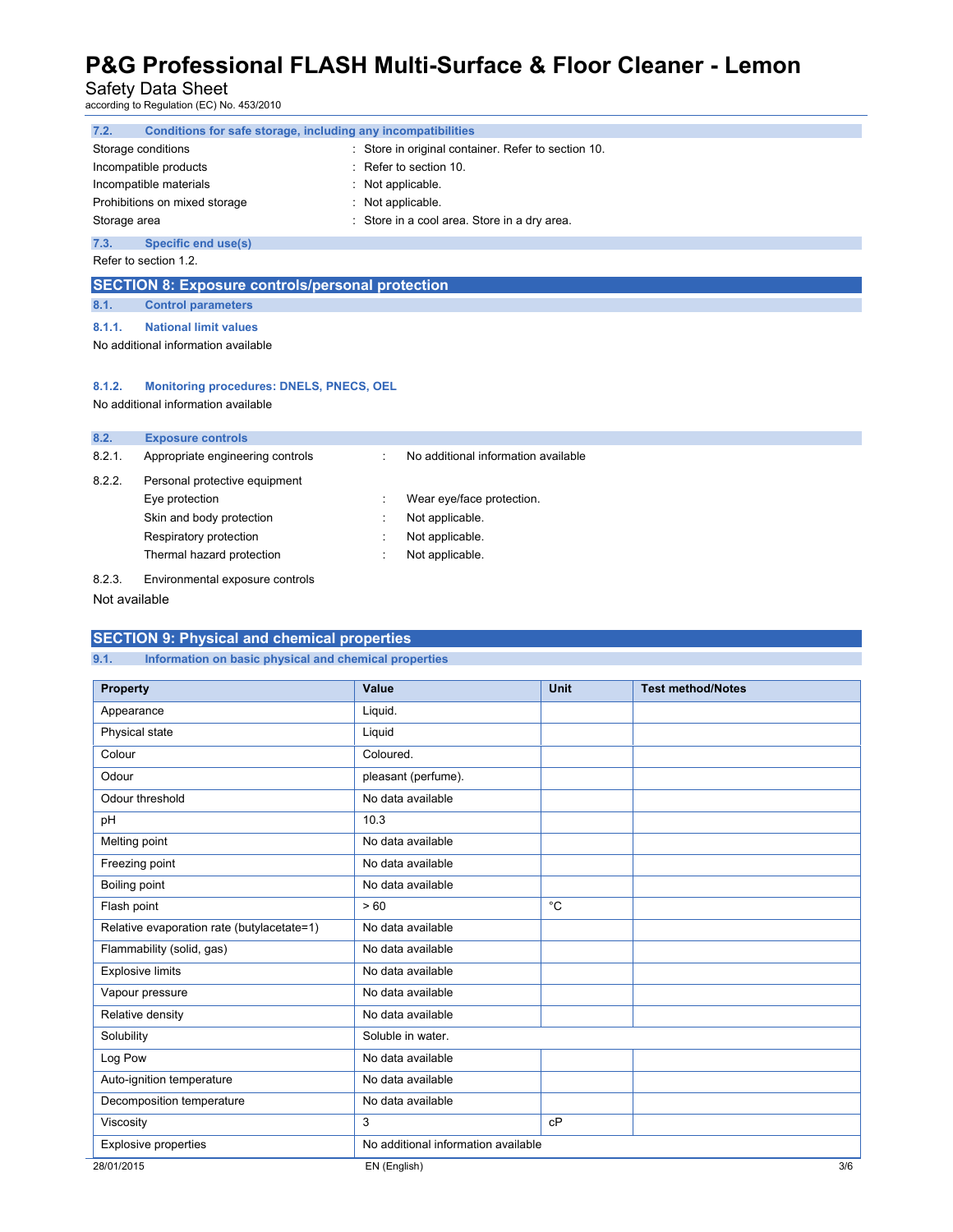Safety Data Sheet<br>according to Regulation (EC) No. 453/2010

| <b>Property</b>                                                                      | <b>Value</b>                                                                         | Unit | <b>Test method/Notes</b>                                                                                                                                                                                                                                                                                                                                                                                                                                                                                                                                                                                                                                                                                                                                                                                                                     |
|--------------------------------------------------------------------------------------|--------------------------------------------------------------------------------------|------|----------------------------------------------------------------------------------------------------------------------------------------------------------------------------------------------------------------------------------------------------------------------------------------------------------------------------------------------------------------------------------------------------------------------------------------------------------------------------------------------------------------------------------------------------------------------------------------------------------------------------------------------------------------------------------------------------------------------------------------------------------------------------------------------------------------------------------------------|
| Oxidising properties                                                                 | No additional information available                                                  |      |                                                                                                                                                                                                                                                                                                                                                                                                                                                                                                                                                                                                                                                                                                                                                                                                                                              |
| 9.2.<br><b>Other information</b>                                                     |                                                                                      |      |                                                                                                                                                                                                                                                                                                                                                                                                                                                                                                                                                                                                                                                                                                                                                                                                                                              |
| No additional information available                                                  |                                                                                      |      |                                                                                                                                                                                                                                                                                                                                                                                                                                                                                                                                                                                                                                                                                                                                                                                                                                              |
| <b>SECTION 10: Stability and reactivity</b>                                          |                                                                                      |      |                                                                                                                                                                                                                                                                                                                                                                                                                                                                                                                                                                                                                                                                                                                                                                                                                                              |
| 10.1.<br><b>Reactivity</b>                                                           |                                                                                      |      |                                                                                                                                                                                                                                                                                                                                                                                                                                                                                                                                                                                                                                                                                                                                                                                                                                              |
| No dangerous reactions known.                                                        |                                                                                      |      |                                                                                                                                                                                                                                                                                                                                                                                                                                                                                                                                                                                                                                                                                                                                                                                                                                              |
| 10.2.<br><b>Chemical stability</b>                                                   |                                                                                      |      |                                                                                                                                                                                                                                                                                                                                                                                                                                                                                                                                                                                                                                                                                                                                                                                                                                              |
| Stable under normal conditions                                                       |                                                                                      |      |                                                                                                                                                                                                                                                                                                                                                                                                                                                                                                                                                                                                                                                                                                                                                                                                                                              |
| 10.3.<br><b>Possibility of hazardous reactions</b>                                   |                                                                                      |      |                                                                                                                                                                                                                                                                                                                                                                                                                                                                                                                                                                                                                                                                                                                                                                                                                                              |
| Refer to section 10.1 on Reactivity.                                                 |                                                                                      |      |                                                                                                                                                                                                                                                                                                                                                                                                                                                                                                                                                                                                                                                                                                                                                                                                                                              |
| <b>Conditions to avoid</b><br>10.4.                                                  |                                                                                      |      |                                                                                                                                                                                                                                                                                                                                                                                                                                                                                                                                                                                                                                                                                                                                                                                                                                              |
| Not required for normal conditions of use.                                           |                                                                                      |      |                                                                                                                                                                                                                                                                                                                                                                                                                                                                                                                                                                                                                                                                                                                                                                                                                                              |
| 10.5.<br><b>Incompatible materials</b>                                               |                                                                                      |      |                                                                                                                                                                                                                                                                                                                                                                                                                                                                                                                                                                                                                                                                                                                                                                                                                                              |
| Not applicable.                                                                      |                                                                                      |      |                                                                                                                                                                                                                                                                                                                                                                                                                                                                                                                                                                                                                                                                                                                                                                                                                                              |
| 10.6.<br><b>Hazardous decomposition products</b>                                     |                                                                                      |      |                                                                                                                                                                                                                                                                                                                                                                                                                                                                                                                                                                                                                                                                                                                                                                                                                                              |
| None under normal use.                                                               |                                                                                      |      |                                                                                                                                                                                                                                                                                                                                                                                                                                                                                                                                                                                                                                                                                                                                                                                                                                              |
| <b>SECTION 11: Toxicological information</b>                                         |                                                                                      |      |                                                                                                                                                                                                                                                                                                                                                                                                                                                                                                                                                                                                                                                                                                                                                                                                                                              |
| 11.1.<br>Information on toxicological effects                                        |                                                                                      |      |                                                                                                                                                                                                                                                                                                                                                                                                                                                                                                                                                                                                                                                                                                                                                                                                                                              |
| Acute toxicity                                                                       | : Not classified                                                                     |      |                                                                                                                                                                                                                                                                                                                                                                                                                                                                                                                                                                                                                                                                                                                                                                                                                                              |
| P&G Professional FLASH Multi-Surface & Floor Cleaner - Lemon<br>LD50 oral calculated | > 2000 mg/kg                                                                         |      |                                                                                                                                                                                                                                                                                                                                                                                                                                                                                                                                                                                                                                                                                                                                                                                                                                              |
|                                                                                      |                                                                                      |      |                                                                                                                                                                                                                                                                                                                                                                                                                                                                                                                                                                                                                                                                                                                                                                                                                                              |
| C9-11 Pareth-8 (68439-46-3)<br>ATE CLP (oral)                                        | 500 mg/kg bodyweight                                                                 |      |                                                                                                                                                                                                                                                                                                                                                                                                                                                                                                                                                                                                                                                                                                                                                                                                                                              |
| Skin corrosion/irritation                                                            | Not classified                                                                       |      |                                                                                                                                                                                                                                                                                                                                                                                                                                                                                                                                                                                                                                                                                                                                                                                                                                              |
|                                                                                      | pH: 10.3                                                                             |      |                                                                                                                                                                                                                                                                                                                                                                                                                                                                                                                                                                                                                                                                                                                                                                                                                                              |
| Serious eye damage/irritation                                                        | Causes serious eye irritation.                                                       |      |                                                                                                                                                                                                                                                                                                                                                                                                                                                                                                                                                                                                                                                                                                                                                                                                                                              |
|                                                                                      | pH: 10.3                                                                             |      |                                                                                                                                                                                                                                                                                                                                                                                                                                                                                                                                                                                                                                                                                                                                                                                                                                              |
| Respiratory or skin sensitisation                                                    | Not classified                                                                       |      |                                                                                                                                                                                                                                                                                                                                                                                                                                                                                                                                                                                                                                                                                                                                                                                                                                              |
| Germ cell mutagenicity                                                               | Not classified                                                                       |      |                                                                                                                                                                                                                                                                                                                                                                                                                                                                                                                                                                                                                                                                                                                                                                                                                                              |
| Carcinogenicity                                                                      | Not classified                                                                       |      |                                                                                                                                                                                                                                                                                                                                                                                                                                                                                                                                                                                                                                                                                                                                                                                                                                              |
| Reproductive toxicity                                                                | Not classified                                                                       |      |                                                                                                                                                                                                                                                                                                                                                                                                                                                                                                                                                                                                                                                                                                                                                                                                                                              |
| Specific target organ toxicity (single exposure)                                     | Not classified                                                                       |      |                                                                                                                                                                                                                                                                                                                                                                                                                                                                                                                                                                                                                                                                                                                                                                                                                                              |
| Specific target organ toxicity (repeated<br>exposure)                                | : Not classified                                                                     |      |                                                                                                                                                                                                                                                                                                                                                                                                                                                                                                                                                                                                                                                                                                                                                                                                                                              |
| Aspiration hazard                                                                    | : Not classified                                                                     |      |                                                                                                                                                                                                                                                                                                                                                                                                                                                                                                                                                                                                                                                                                                                                                                                                                                              |
| Potential Adverse human health effects and<br>symptoms                               | criteria are not met.                                                                |      | : Acute Toxicity: based upon available data of the substances, classification criteria are not met.<br>Carcinogenicity: based upon available data of the substances, classification criteria are not met.<br>Corrosivity: based upon available data of the substances, classification criteria are not met.<br>Toxicity for Reproduction: based upon available data of the substances, classification criteria are<br>not met. Sensitization: based upon available data of the substances, classification criteria are not<br>met. Repeated Dose Toxicity: based upon available data of the substances, classification criteria<br>are not met. Mutagenicity: based upon available data of the substances, classification criteria are<br>not met. Irritation: based upon available preparation data and bridging principles, classification |
| Other information                                                                    | Likely routes of exposure: skin and eye. Information on Effects: refer to section 4. |      |                                                                                                                                                                                                                                                                                                                                                                                                                                                                                                                                                                                                                                                                                                                                                                                                                                              |
| <b>SECTION 12: Ecological information</b>                                            |                                                                                      |      |                                                                                                                                                                                                                                                                                                                                                                                                                                                                                                                                                                                                                                                                                                                                                                                                                                              |
| 12.1.<br><b>Toxicity</b>                                                             |                                                                                      |      |                                                                                                                                                                                                                                                                                                                                                                                                                                                                                                                                                                                                                                                                                                                                                                                                                                              |
| Ecology - general                                                                    | cause long-term adverse effects in the environment.                                  |      | : No known adverse effects on the functioning of water treatment plants under normal use<br>conditions as recommended. The product is not considered harmful to aquatic organisms nor to                                                                                                                                                                                                                                                                                                                                                                                                                                                                                                                                                                                                                                                     |
| 12.2.<br><b>Persistence and degradability</b>                                        |                                                                                      |      |                                                                                                                                                                                                                                                                                                                                                                                                                                                                                                                                                                                                                                                                                                                                                                                                                                              |
| No additional information available                                                  |                                                                                      |      |                                                                                                                                                                                                                                                                                                                                                                                                                                                                                                                                                                                                                                                                                                                                                                                                                                              |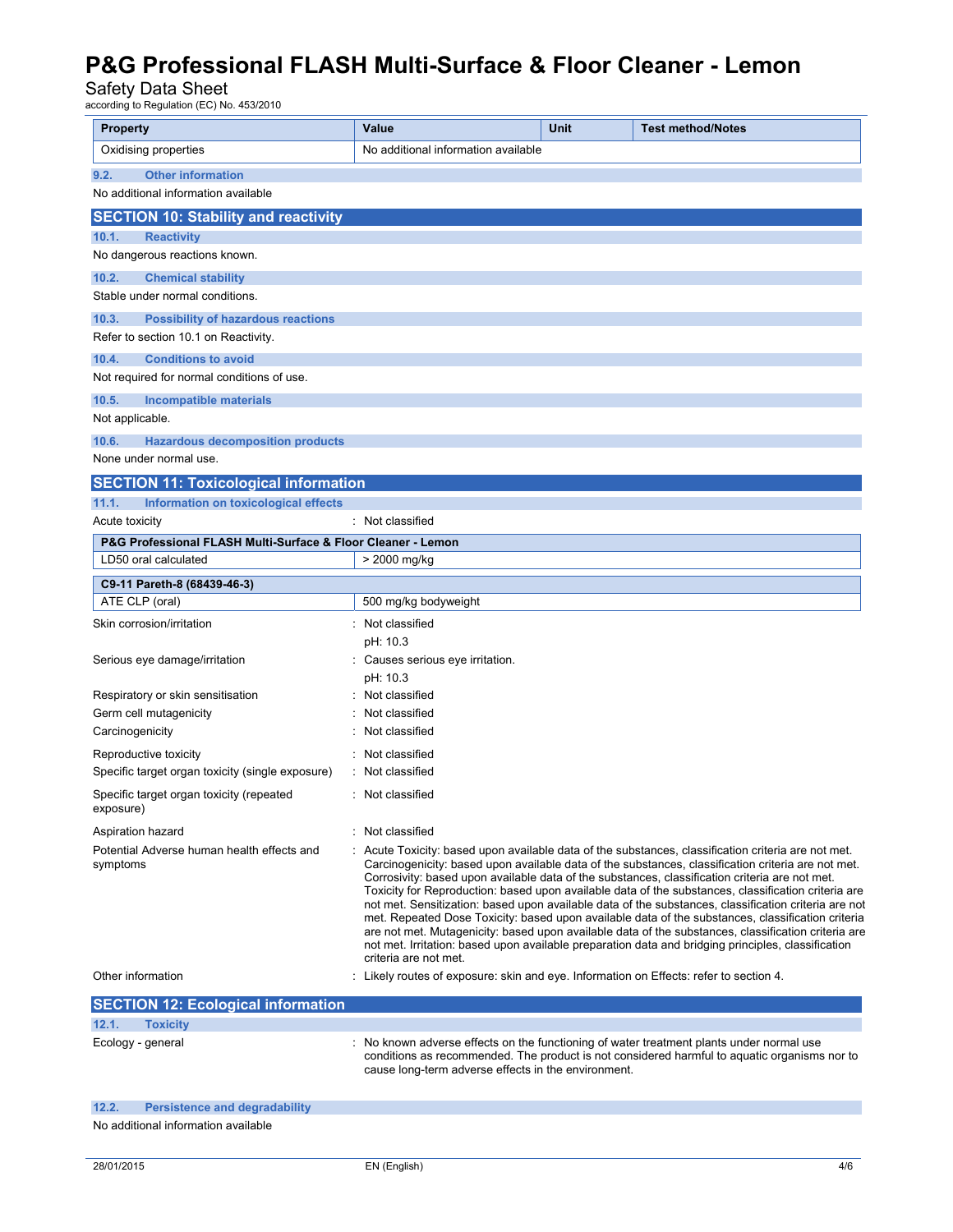### Safety Data Sheet

|                                                                                                         | according to Regulation (EC) No. 453/2010                                                  |                                                                                                                                                                                                                                                                                                                                                                                                                                                                                                  |  |  |
|---------------------------------------------------------------------------------------------------------|--------------------------------------------------------------------------------------------|--------------------------------------------------------------------------------------------------------------------------------------------------------------------------------------------------------------------------------------------------------------------------------------------------------------------------------------------------------------------------------------------------------------------------------------------------------------------------------------------------|--|--|
| 12.3.                                                                                                   | <b>Bioaccumulative potential</b>                                                           |                                                                                                                                                                                                                                                                                                                                                                                                                                                                                                  |  |  |
| No additional information available                                                                     |                                                                                            |                                                                                                                                                                                                                                                                                                                                                                                                                                                                                                  |  |  |
| 12.4.                                                                                                   | <b>Mobility in soil</b>                                                                    |                                                                                                                                                                                                                                                                                                                                                                                                                                                                                                  |  |  |
|                                                                                                         | No additional information available                                                        |                                                                                                                                                                                                                                                                                                                                                                                                                                                                                                  |  |  |
| 12.5.                                                                                                   | <b>Results of PBT and vPvB assessment</b>                                                  |                                                                                                                                                                                                                                                                                                                                                                                                                                                                                                  |  |  |
|                                                                                                         | P&G Professional FLASH Multi-Surface & Floor Cleaner - Lemon                               |                                                                                                                                                                                                                                                                                                                                                                                                                                                                                                  |  |  |
|                                                                                                         | Results of PBT assessment                                                                  | No presence of PBT and vPvB ingredients                                                                                                                                                                                                                                                                                                                                                                                                                                                          |  |  |
|                                                                                                         |                                                                                            |                                                                                                                                                                                                                                                                                                                                                                                                                                                                                                  |  |  |
| 12.6.                                                                                                   | <b>Other adverse effects</b>                                                               |                                                                                                                                                                                                                                                                                                                                                                                                                                                                                                  |  |  |
|                                                                                                         | Other information                                                                          | No other effects known.                                                                                                                                                                                                                                                                                                                                                                                                                                                                          |  |  |
|                                                                                                         | <b>SECTION 13: Disposal considerations</b>                                                 |                                                                                                                                                                                                                                                                                                                                                                                                                                                                                                  |  |  |
| 13.1.                                                                                                   | <b>Waste treatment methods</b>                                                             |                                                                                                                                                                                                                                                                                                                                                                                                                                                                                                  |  |  |
| 13.1.1.                                                                                                 | Regional legislation (waste)                                                               | : Disposal must be done according to official regulations.                                                                                                                                                                                                                                                                                                                                                                                                                                       |  |  |
| 13.1.2                                                                                                  | Disposal recommendations                                                                   | The waste codes/waste designations below are in accordance with EWC. Waste<br>must be delivered to an approved waste disposal company. The waste is to be kept<br>separate from other types of waste until its disposal. Do not throw waste product into<br>the sewer. Where possible recycling is preferred to disposal or incineration.<br>. For handling waste, see measures described in section 7. Empty, uncleaned<br>packaging need the same disposal considerations as filled packaging. |  |  |
| 13.1.3                                                                                                  | EURAL Waste code product                                                                   | 20 01 29* - detergents containing dangerous substances<br>15 01 10 <sup>*</sup> - packaging containing residues of or contaminated by dangerous<br>substances                                                                                                                                                                                                                                                                                                                                    |  |  |
|                                                                                                         | <b>SECTION 14: Transport information</b>                                                   |                                                                                                                                                                                                                                                                                                                                                                                                                                                                                                  |  |  |
| 14.1.                                                                                                   | <b>UN number</b>                                                                           |                                                                                                                                                                                                                                                                                                                                                                                                                                                                                                  |  |  |
| Not applicable                                                                                          |                                                                                            |                                                                                                                                                                                                                                                                                                                                                                                                                                                                                                  |  |  |
| 14.2.                                                                                                   | UN proper shipping name                                                                    |                                                                                                                                                                                                                                                                                                                                                                                                                                                                                                  |  |  |
| Not applicable                                                                                          |                                                                                            |                                                                                                                                                                                                                                                                                                                                                                                                                                                                                                  |  |  |
| 14.3.                                                                                                   | <b>Transport hazard class(es)</b>                                                          |                                                                                                                                                                                                                                                                                                                                                                                                                                                                                                  |  |  |
| Not applicable                                                                                          |                                                                                            |                                                                                                                                                                                                                                                                                                                                                                                                                                                                                                  |  |  |
| 14.4.                                                                                                   | <b>Packing group</b>                                                                       |                                                                                                                                                                                                                                                                                                                                                                                                                                                                                                  |  |  |
| Not applicable                                                                                          |                                                                                            |                                                                                                                                                                                                                                                                                                                                                                                                                                                                                                  |  |  |
| 14.5.<br>Not applicable                                                                                 | <b>Environmental hazards</b>                                                               |                                                                                                                                                                                                                                                                                                                                                                                                                                                                                                  |  |  |
| 14.6.                                                                                                   | <b>Special precautions for user</b>                                                        |                                                                                                                                                                                                                                                                                                                                                                                                                                                                                                  |  |  |
|                                                                                                         |                                                                                            |                                                                                                                                                                                                                                                                                                                                                                                                                                                                                                  |  |  |
| 14.7.                                                                                                   | Not applicable<br>Transport in bulk according to Annex II of MARPOL 73/78 and the IBC Code |                                                                                                                                                                                                                                                                                                                                                                                                                                                                                                  |  |  |
| Not applicable                                                                                          |                                                                                            |                                                                                                                                                                                                                                                                                                                                                                                                                                                                                                  |  |  |
| <b>SECTION 15: Regulatory information</b>                                                               |                                                                                            |                                                                                                                                                                                                                                                                                                                                                                                                                                                                                                  |  |  |
| Ingredient label                                                                                        |                                                                                            | : <5% Non-ionic surfactants, Soap; Glutaral, Benzisothiazolinone, Perfumes, Citral, Citronellol,<br>Hexyl cinnamal, Limonene, Linalool.                                                                                                                                                                                                                                                                                                                                                          |  |  |
| Safety, health and environmental regulations/legislation specific for the substance or mixture<br>15.1. |                                                                                            |                                                                                                                                                                                                                                                                                                                                                                                                                                                                                                  |  |  |
| 15.1.1.                                                                                                 | <b>EU-Regulations</b>                                                                      |                                                                                                                                                                                                                                                                                                                                                                                                                                                                                                  |  |  |
| No REACH Annex XVII restrictions                                                                        |                                                                                            |                                                                                                                                                                                                                                                                                                                                                                                                                                                                                                  |  |  |
| Contains no substance on the REACH candidate list                                                       |                                                                                            |                                                                                                                                                                                                                                                                                                                                                                                                                                                                                                  |  |  |
|                                                                                                         | CESIO recommendations                                                                      | The surfactant(s) contained in this preparation complies(comply) with the biodegradability criteria<br>as laid down in Regulation (EC) No.648/2004 on detergents. Data to support this assertion are<br>held at the disposal of the competent authorities of the Member States and will be made<br>available to them, at their direct request or at the request of a detergent manufacturer.                                                                                                     |  |  |
| 15.1.2.                                                                                                 | <b>National regulations</b><br>No additional information available                         |                                                                                                                                                                                                                                                                                                                                                                                                                                                                                                  |  |  |

**15.2. Chemical safety assessment** 

No chemical safety assessment has been carried out